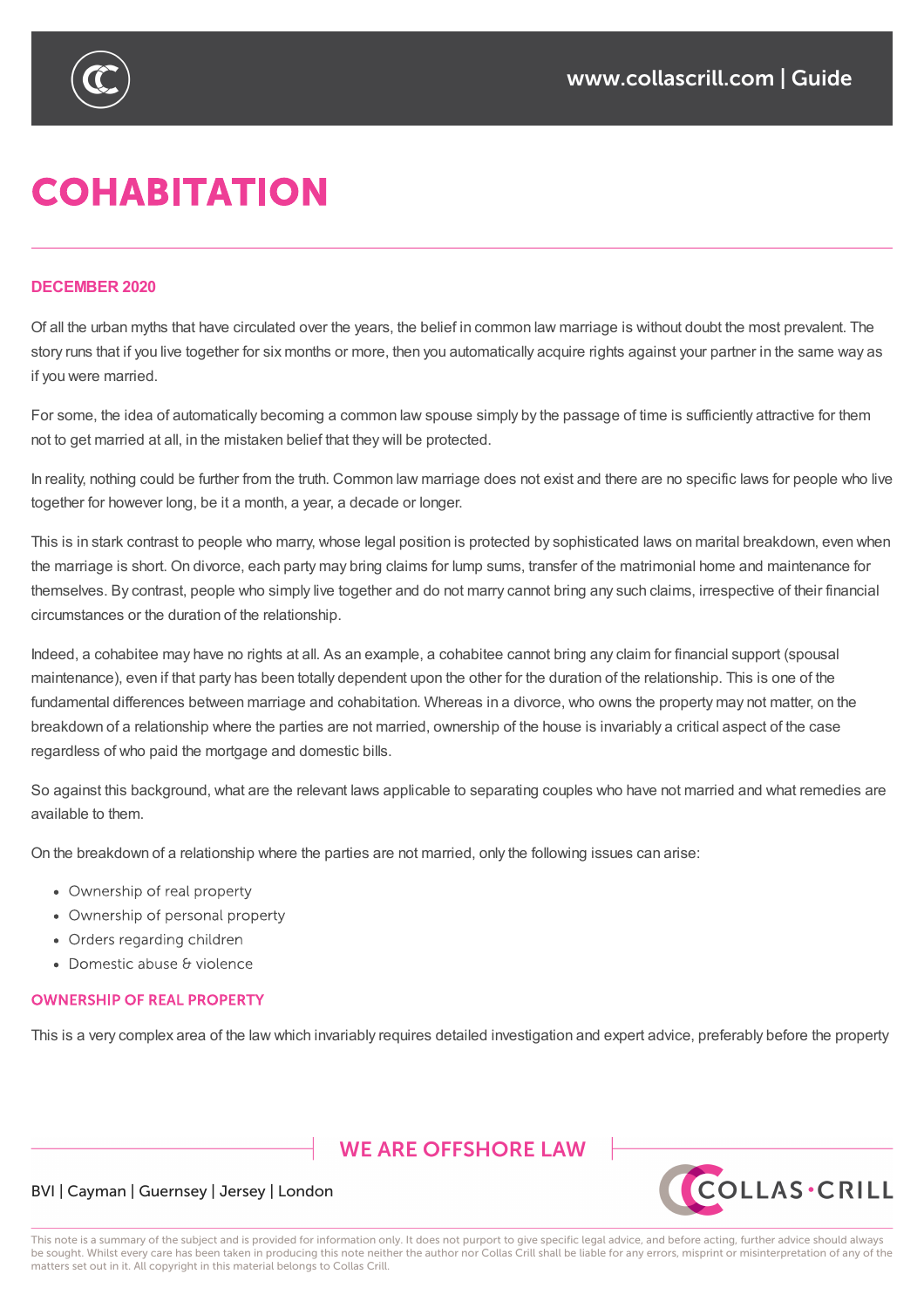

is even purchased.

When an unmarried couple buy property together, it is very important that they each receive clear, independent advice as to how the property is bought. The reason for this is that there are different types of joint ownership, which are likely to have longstanding and serious implications as to how the property will be divided in the event of a separation and sale.

There are two main ways of jointly owning real property. Both methods of ownership can apply to married couples, unmarried couples and anyone who wishes simply to co-own property.

The first type of joint ownership is 'jointly for the survivor'. This is by far the most common method of joint ownership.

Holding a property jointly for the survivor means that upon the death of the first joint owner, their share will automatically accrue to the other owner or owners, irrespective of what may be written in a will. This is referred to as the right of survivorship.

The second type of co-ownership is referred to as 'undivided shares', which can either be on the basis of equal undivided shares or unequal undivided shares.

Whilst this type of co-ownership is generally less common between spouses or cohabitees, it can sometimes be appropriate where the parties contributed unequally towards the purchase price and where it is intended that this inequality should be reflected in the ultimate division of the proceeds. This is called unequal undivided shares. The shares are usually expressed as a fraction or in percentage terms and are stated in the conveyance.

Alternatively, the property can be purchased in equal undivided shares if the parties so wish.

Either way, owning a property in undivided shares, whatever those shares may be, means that the co-owners pass their shares by rules of inheritance ie, by their will or intestacy. In other words, their share of the property will pass to their heirs and not to the co-owner, as is the case where joint owners hold the property jointly for the survivor.

All of the above applies to cohabitees in just the same way as any other joint owners, the exception to this being married couples who are able to invoke the divorce legislation. This is yet another example of how cohabitees are left to fall back on general property law, whereas divorcing couples have their own law.

The law of joint ownership of real property is based on the principle that no person who jointly owns property is required to remain as a joint owner. In other words, any joint owner of real property can force a sale. The legal process by which a joint owner can force a sale is known as licitation.

According to established case law, upon sale the Court will divide the net proceeds on the terms set out in the conveyance, be it jointly for the survivor, in undivided shares or whatever is stated in the conveyance. In the absence of strong evidence to the contrary, the presumption is that the proceeds shall be divided according to the specific shares stated in the conveyance, but ultimately this is a matter to be determined by the Court on the basis of the evidence available.

#### **OWNERSHIP OF PERSONAL PROPERTY**

# **WE ARE OFFSHORE LAW**



#### BVI | Cayman | Guernsey | Jersey | London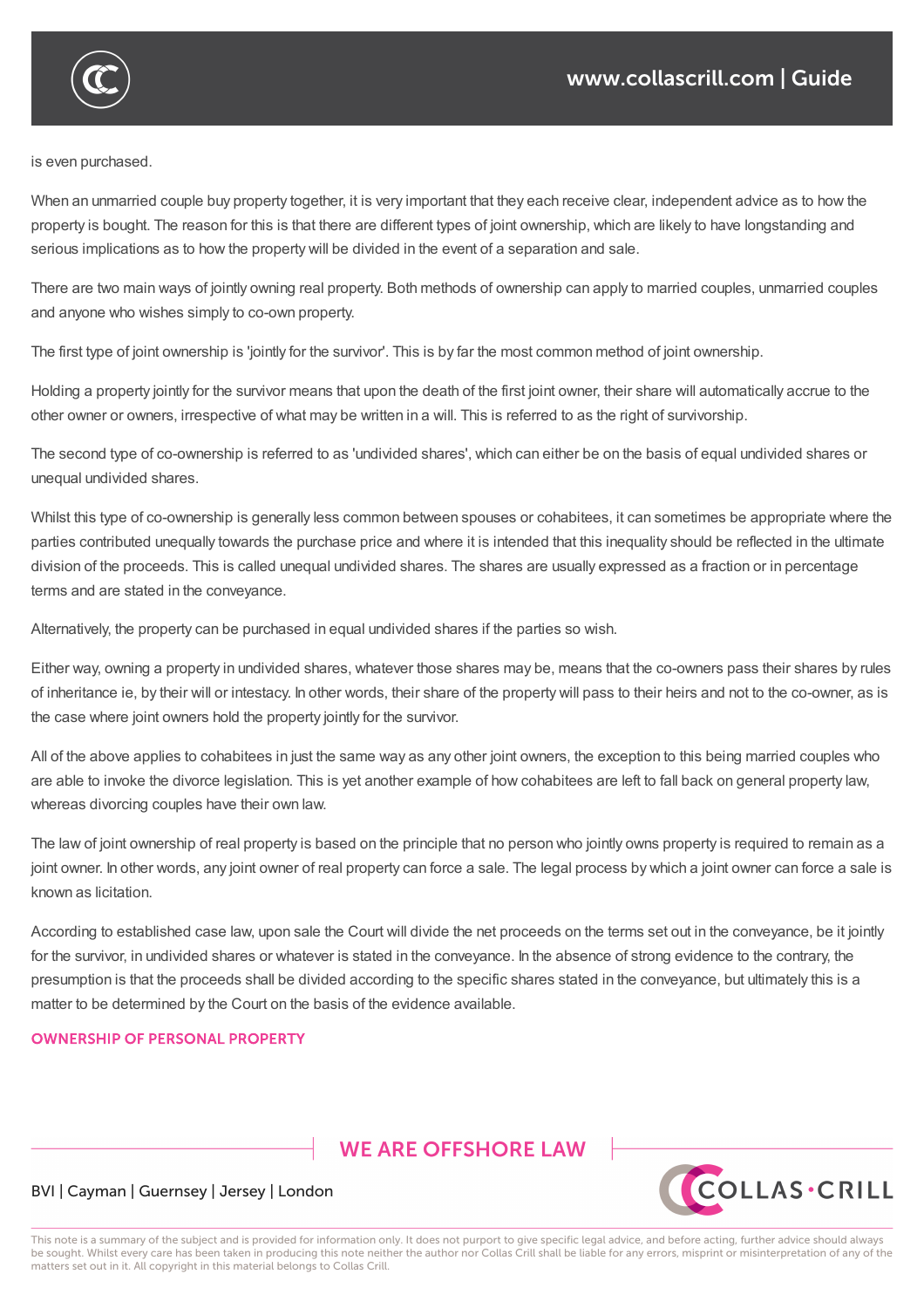

Whilst claims against personal property are rarely pursued in Court, disputes can arise as to ownership of chattels such as furniture, cars, boats, bank accounts and other investments.

In the absence of any clear evidence to the contrary, for example, that it was a gift, the general presumption is that ownership remains with the individual who purchased the asset.

In the event that the asset was funded or owned jointly, then ultimately the Court would have to determine ownership. Usually, the cost of such litigation will exceed the value of the asset.

#### **ORDERS REGARDING CHILDREN**

These orders divide into two categories, namely:

Orders for residence, contact, parental responsibility, specific issue and prohibited steps Financial orders

A residence order requires the children to reside with the parent named in the order. A contact order specifies with whom the children are to have access. A parental responsibility order confers joint parental rights and obligations on the parties named in the order, who are usually the parents. A specific issue order deals with a particular question that has arisen with regard to the upbringing of children. A prohibited steps order is an injunctive type of order which prevents a specific action, for example removing a child from the Bailiwick. The Magistrate's Court has power to make all of these orders irrespective of whether the parties are married or not. With the exception of parental responsibility orders, the law between those parents who marry and those who do not is largely very similar. See Orders available.

An unmarried parent can apply to the Magistrate's Court for maintenance for a child. These are referred to as affiliation proceedings, with maintenance usually paid either weekly or monthly. It is also possible to apply to the Magistrate's Court for a lump sum order up to a maximum of £1,000, although such orders are rare in practice. The level of child maintenance will be determined by the Court taking into account a number of factors, but principally the reasonable financial needs of the children balanced against the absent parent's ability to pay.

On any such application, the Court will usually direct that Statement of Means forms are exchanged, with full supporting documentation to include proof of income and all outgoings. In recent years, the Courts have usually adopted guidance from the now defunct Child Support Agency (CSA) in England. Under these rules, child maintenance is calculated at the rate of 15% of the payer's net income (after payment of tax, social insurance and pension contributions) for one child, 20% of net income for two children and 25% of the payer's net income for three or more children. The local Courts may look to these figures as guidance, but ultimately it is a matter for the Court to determine the appropriate level of maintenance on the specific facts of each case. As such, the CSA guidelines should be regarded as nothing more than a very general indication of the amount likely to be awarded.

#### **DOMESTIC ABUSE & VIOLENCE**

See 'Domestic abuse & violence'.

## **WE ARE OFFSHORE LAW**



#### BVI | Cayman | Guernsey | Jersey | London